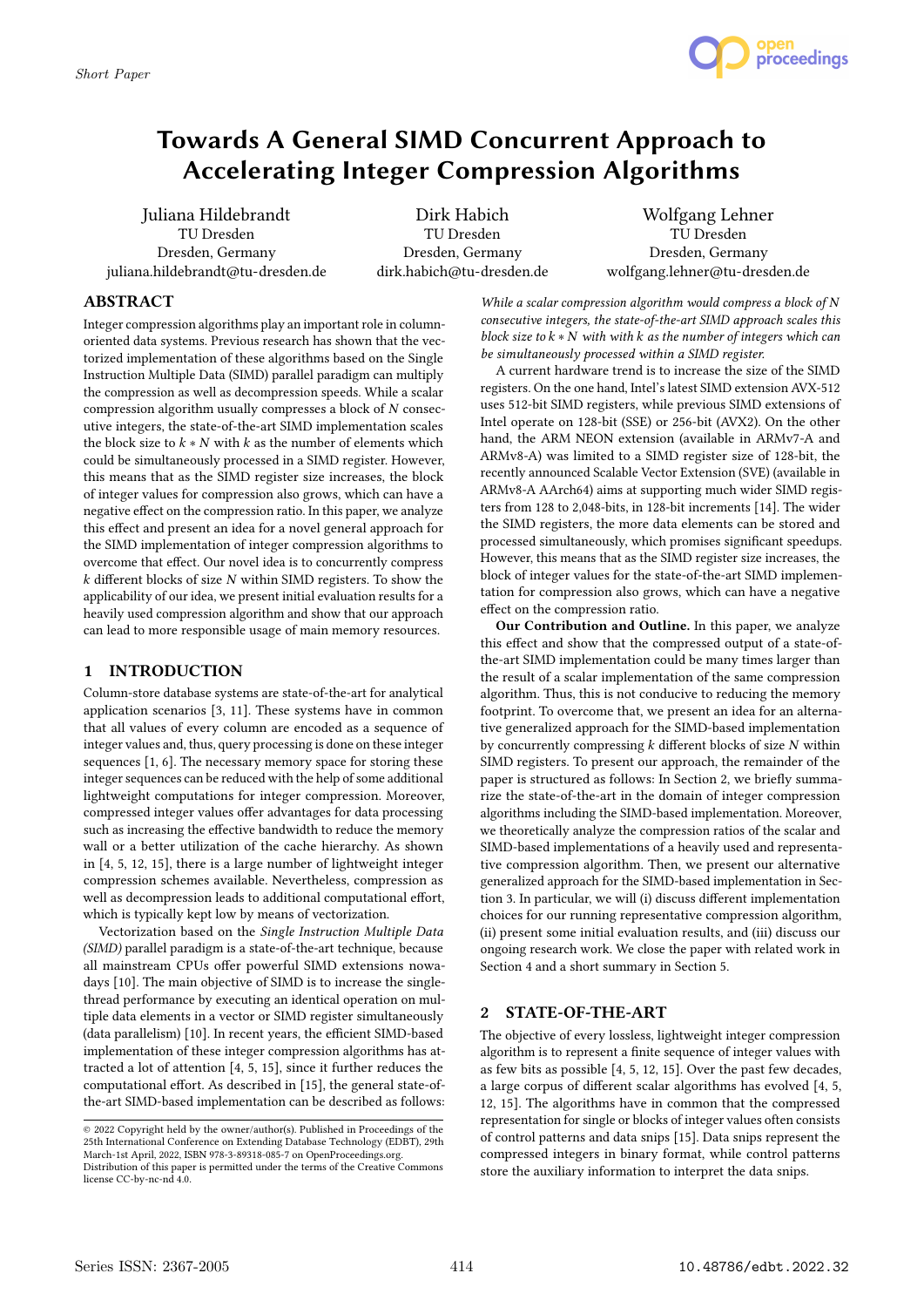

Figure 1: Overview of compression processing concepts.

A well-known and representative integer compression algorithm is BitPacking (BP) belonging to the class of null suppression algorithms by omitting leading zero bits [12]. We use  $\overline{BP}$  as running example throughout the paper. The scalar version of BP for 64-bit integer values is called BP64 and works as follows: A finite input sequence of integer values is subdivided into blocks of 64 integers each. For each block, the minimal number of bits required for the largest element is determined. Then, all 64 integers in each block are stored in data snip with with the respective number of bits for each value. The used bit width is stored in a single byte as control pattern. Other scalar compression algorithms operate in a similar way and Figure 1 gives a schematic overview about this procedure using a block size of four.

As described in [15], the state-of-the-art generalized SIMD approach is characterized by the fact, that (i) the block size is scaled by the SIMD register size  $k - k$  is the SIMD register size in number of integer values  $-$  and (ii) the application of the compression on this larger block size. For example, SIMD-BP256 is the SIMD-based implementation of our running example algorithm BP64 for SIMD register sizes of 256-bits. In those SIMD registers, we are able to store and process 4 64-bit integer values at once, so that the block size is scaled by  $k = 4$ . Based on that, the k-way scaled SIMD block contains 256 integer values and for these 256 elements, the minimal number of bits required for the largest element is determined. Then, all 256 integers in each block are stored in a data snip with that many bits for each value and the used bit width is stored as common control pattern.

Advantages of this generalized  $k$ -way scaling concept for SIMD are: (i) in many cases, scalar algorithms can be easily ported to SIMD-based implementations, (ii) the generalized approach supports different SIMD register sizes, and (iii) the SIMD-based implementations are faster than the scalar versions [4, 5, 12, 15]. However, a main drawback of this k-way scaling is that the compression factor

$$
cf(k) = \frac{|\mathbf{k} \text{-way compressed data}|}{|\text{uncompressed data}|}
$$
(1)

mostly increases with an increasing SIMD register and block size. On the one hand, fewer control patterns need to be stored due to larger block sizes. On the other hand, a number of larger integer values may be compressed with a larger bit width. To precisely analyze this effect, we use our running example algorithm and derive the expected compression factor for different integer bit width distributions.

Our analysis framework works as follows: The scalar algorithm BP64 encodes blocks of 64 64-bit values with the least possible common bit width and the bit width as control pattern itself with 64 bits. The SIMD-based implementations with SIMD

register size  $k$  encode 64  $\cdot$  k values with the same approach. Given is a data distribution for 64-bit integer values characterized by the probability for the bit widths  $0 \leq b \leq 64$ :  $p(b)$  and a SIMD register size  $k$ . Now, we can distinguish 65 cases corresponding to blocks of  $64 \cdot k$  values which are encoded with bit width  $0 \leq b \leq 64$ . Each of these cases (i) occurs with a probability  $p'(b, k)$ , which depends on the given data distribution and the SIMD register size  $k$ , and (ii) is characterized by a block compression factor  $cf'(b, k)$ . The expected compression factor for a -way SIMD-based implementation of BP can be calculated by

$$
cf(k) = \sum_{b=0}^{64} p'(b,k) \cdot cf'(b,k).
$$
 (2)

The block compression factor  $cf'(b, k)$  is given by

$$
cf'(b,k) = \frac{|k \text{-way compressed block}|}{|\text{uncompressed block}|} = \frac{1+b \cdot k}{64 \cdot k} \tag{3}
$$

and the block probability can be derived by the following consideration. The probability of the occurrence of a block of size 64 · *k* containing only zero values is  $p'(0, k) = p(0)^{64 \cdot k}$ . The probability of a block encoded with one of the bit widths  $0 \leq b$ is  $\left(\sum_{b=0}^{b} p(bw)\right)^{64 \cdot k}$ . The probability for the occurrence of a block encoded with bit width  $b$  is the difference of the above probability and all probabilities for the occurrences of blocks with a smaller bit width than  $b$ :

$$
p'(b,k) = \left(\sum_{bw=0}^{b} p(bw)\right)^{64 \cdot k} - \sum_{bw=0}^{b-1} p'(bw, k). \tag{4}
$$

For the compressed size ratio between a  $k$ -way SIMD-based implementation and the scalar implementation of BP, we calculate  $\int cf(k)$  $\frac{cf(k)}{cf(1)}$  with  $cf(1)$  corresponding to the scalar compression factor (scaling factor  $k = 1$ ).

In the following, we apply these formulas on two different data distributions where most integer values are characterized by a bit width of 2, but we also have a probability  $x$  for integer values with a larger bit width. These larger integer values are denoted as outliers. While in the first case the outliers have a bit width of 3, the outliers in the second case have a bit width of 60. Figure 2 depicts the compressed size ratio  $\frac{cf(k)}{cf(1)}$ ,  $k = \{2, 4, 8, 16, 32\}$  for the SIMD-based implementations for both cases and different outlier probabilities. As we can observe, all lines are below 1 for case one with the outlier bit width of 3. That means, each SIMD-based implementation (using different k-way scalings) has a lower compression factor than the scalar algorithm. The reason is the lower number of control patterns for larger blocks and the more or less homogeneous bit widths for all integer values. Moreover, the value  $k$  for the best SIMD-based implementation yielding the best compression ratio depends on the outlier probability.

In contrast to that, for the second case with the outlier bit width of 60 and lower outlier probabilities, we see that all lines are above 1. This means, the compression ratio of the scalar variant is much better than of the SIMD-based implementations. For example, a compressed representation of 8-way SIMD-based implementation of BP – SIMD register size 512-bit with 64-bit integer values – is 4 times larger than for the scalar variant. Those disturbing effects happen and destroy the advantages of the SIMD-based integer compression, especially since a small number of outliers has such large effects.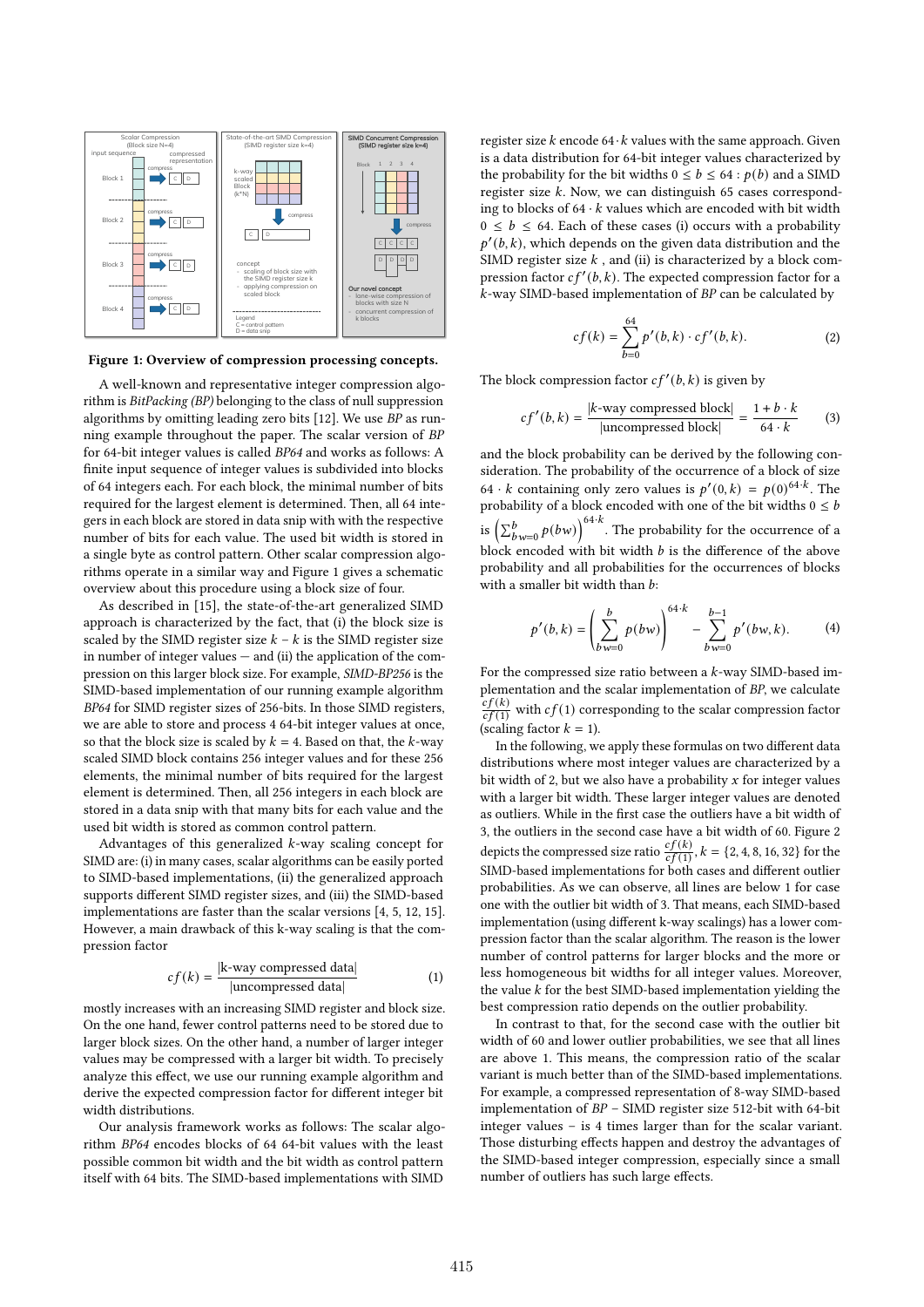



Figure 2: Ratio of SIMD and scalar compressed data size.

### 3 BLOCK CONCURRENT COMPRESSION

From the previous section and our experimental evaluations in [4, 5, 7], we conclude that the state-of-the-art SIMD-based approach optimizes the compression algorithms from a performance perspective. However, this approach has shortcomings from a memory footprint point of view. To overcome that, we propose an alternative generalized SIMD approach and explain the application to our running example algorithm BP. Afterwards, we present some initial evaluation results and discuss our further research activities in that direction.

General Idea. Instead of scaling the block size by the SIMD register size  $k$ , we suggest a block concurrent compression concept as generalization as depicted in Figure 1. In this block concurrent concept, each SIMD register place – also called SIMD lane – compresses its own data block. Thus, the number of available SIMD lanes determines the number of blocks which will be compressed simultaneously. The advantages are (i) the same block size of the scalar compression algorithms is maintained and (ii) the control patterns as well as data snips are calculated lane-wise. That means, we apply the scalar compression algorithm on each SIMD lane on different data blocks concurrently. A shortcoming could be that integer values from different memory regions must be loaded into vector registers.

Application to BP. Figure 3 illustrates the realization of BP with our block concurrent concept. Here, we assume integer values of size 64-bit, which will be compressed with the scalar variant BP64 as introduced above. The assumed SIMD register size  $k$  is 8, so that eight different data blocks of 64 values are compressed simultaneously. That means, we are processing 512 integer values in total of the finite input sequence of integer values and compute eight control patterns and data snips as compressed output. The BP compression is done in two phases, thereby each phase iterates over all 512 integer values. In the first phase, the bit width of the largest integer value within each



Figure 3: Block concurrent BP compression.

block is determined, while the second phase uses the determined bit widths to shorten the values accordingly and to finally write out the compressed representation.

As shown in Figure 3, we distinguish (i) a preprocessing step to load the data from the input into the vector registers, (ii) a computation step to shorten the values, and (iii) a postprocessing step to write the data into the output area. These steps are executed in each phase and each phase executes 64 iterations for 64 values per block. That means, for the *nth* iteration, we require the integer value of the *nth* position of each considered data block in the SIMD register. Assuming that the input sequence contains correct ordered data (horizontal data layout), we simply could use a SIMD-gather operation to load the corresponding values of the different data blocks into the SIMD register. The SIMD-gather seems an expensive operation, because it can be used for random memory access. However, in our case, we realize a strided access with a distance of 64.

In the computation step, we apply the appropriate SIMD functions for each phase. In the first phase, we apply the SIMD functions to compute the number of leading zeros for the largest value per lane (per block). Based on the number of leading zeros, we compute the minimal number of bits for the compression. This bit widths are used in the second phase to concatenate the shortened data values while using an appropriate SIMD-bitshifting operation, which can be applied for each lane individually. Because in the single lanes, the data is concatenated with a different bit width, the lanes are filled at different loop passes. For example, a lane is full after 2 iterations for a bit width of 30 (assuming 64 bit integer values), but for a bit width of 2, we need 32 iterations to fill a lane. In any case, if one of the lanes is full, it has to be written to the output (postprocessing step). Here, we see two alternatives. The first alternative is to use a SIMD-compressstore-operation to consecutively write out lanes as soon as they are full. In this case, data snips of the different blocks are intertwined. The second alternative is to use a SIMD-scatter-operation. Since the bit width for each block is determined at first, the bit widths can also be used to calculate the position for each full lane in the output. In this case, we are able to organize the data snips for each of them in a consecutive manner.

Since we read the input data twice, we must also perform the SIMD-gather operation twice. To avoid this, we can optimize this by using a buffer with a size of 512 (8  $\cdot$  64) values. In the first phase, this buffer is filled with the gathered input data, while in the second phase, we only to consecutively load the data from the buffer. In this case, we save one SIMD-gather operation.

Evaluation. To evaluate whether and when our general idea is suitable, we implemented our running compression algorithm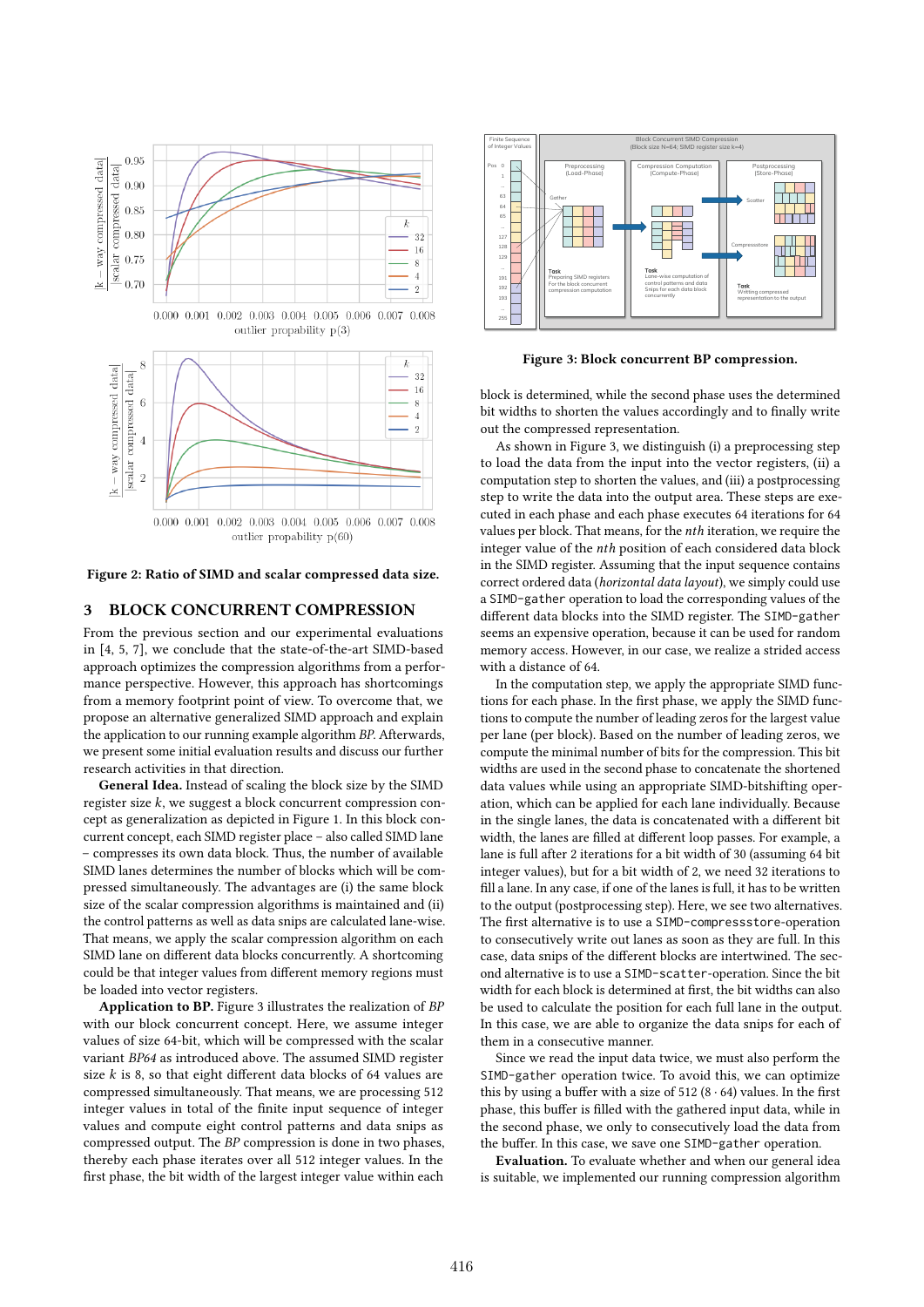



(a) Space vs. Time. (b) Space Time Products (STP).

Figure 4: Compression and runtime comparison for the following implementation variants: scalar (Sc), state-ofthe-art SIMD (Sota) and our proposed block concurrent implementations (2G/S, GB/S, 2G/C, GB/C) for two outlier probabilities ( $p = 0.001$  and  $p = 0.005$  denoted by the suffixes 1 and 5 in the labels).

example  $BP$  in its scalar form and with the state-of-the-art  $\mathrm{SIMD}^{1}$ as well as our novel block concurrent approach using Intel's latest SIMD extension AVX-512. For the block concurrent approach  $(k = 8)$ , we implemented the following variants as described above: (i) 2x gather with scatter (denoted as 2G/S), (ii) gather with buffer and scatter (GB/S), (iii) 2x gather with compressstore (2G/C), and (iv) gather with buffer and compressstore (GB/C). The state-of-the-art SIMD implementation only uses SIMD-load and SIMD-store operations with a block scaling factor  $k = 8$ . We compiled our source code using g++ (version 9.3.0) with the optimization flags -03 -fno-tree-vectorize -mavx512f -mavx512cd. We ran our evaluation on an Intel Intel(R) Xeon Phi(TM) CPU 7250 with 204GB DDR4 main memory (the available high-bandwidth memory called MCDRAM was neither used explicitly nor configured as L3 cache). All experiments are executed single-threaded, happened entirely in-memory, were repeated 10 times, and we averaged the results.

For our experiments, we only use the setting of the analysis from Section 2, where the compression ratio of the state-of-theart SIMD approach was poor, so that the compression ratio of the block concurrent approach is the same as for the scalar implementation as thus much better compared to the state-of-the-art SIMD approach. For that, we generated synthetic data, where most integer values are characterized by a bit width of 2 and we varied the probability for integer values with a larger bit with of 60. The resulting performances in runtimes normalized by the scalar runtimes and compression rates normalized by the scalar compression rates are depicted in Figure 4a for two outlier probabilities  $p = 0.001$  and  $p = 0.005$ . As we can see, the block concurrent approach achieves lower normalized-to-scalar runtime performances than the state-of-the-art implementation (0.66 vs. 0.28 for  $p = 0.001$  and 0.59 vs. 0.33 for  $p = 0.005$ ), but better runtime performances than the scalar implementation on the one hand. On the other hand, the normalized-to-scalar compression factor of the block concurrent approach is much better than for the state-of-the-art SIMD case (3.8 vs. 1.0 for  $p = 0.001$  and 2.9 vs. 1.0 for  $p = 0.005$ ). To compare the measurements in time and space in equal way, our goal is to maximize the uncompressed data size per compressed data size and time respectively for a given uncompressed data size to minimize the product of compressed data size and time. Because of the square influence of the uncompressed data size, we define the space time product  $(stp)$ 

as

$$
stp = \frac{|compressed| \cdot runtime}{|ucompressed|^2} = \frac{cf \cdot runtime}{|uncompressed|}, \qquad (5)
$$

and thus, determine the product of space in bits and time in nanoseconds that is needed for each uncompressed bit to perform the compression. The less the  $stp$  of a compression process, the more economically the limited memory is used. Figure 4b shows the  $stp$  of each implementation as an area as well as the tuples of all compression factors and  $\frac{runtime}{|uncompressed|}$  fractions leading of the same  $stp$  as lines. The block concurrent implementations are much better than the state-of-the-art SIMD implementation for both outlier probabilities (0.0066 ns/bit vs. 0.0108 ns/bit for  $p = 0.001$  and 0.0190 *ns*/*bit* vs. 0.030 *ns*/*bit* for  $p = 0.005$ ).

Ongiong Research Activities. Due to the promising results, we want to intensify our work in this area and refine our approach by looking at different exiting integer compression algorithms. From our point of view, the preprocessing and postprocessing components are the biggest challenges, since often the block size are varied depending on the data. In addition, a comprehensive comparison with the state-of-the-art SIMD approach must be carried out to work out the advantages and disadvantages.

#### 4 RELATED WORK

A comprehensive overview of the field of lossless lightweight integer compression algorithms and SIMD implementations is given by the following papers [4, 5, 12, 15]. In addition to that, we presented a meta-model to specify integer compression algorithms in a descriptive and abstract way with the ability to derive executable code from that description [8, 9]. An integration of our presented generalized SIMD approach into the transformation to the executable code is in the focus of our ongoing research activities. Moreover, the selection of the best-fitting integer compression variant is a research field with a very dynamic development [2, 5]. With our alternative generalized SIMD approach, we extend the variety of variants increasing the importance of the selection. From a SIMD execution point of view, our presented generalized SIMD approach is in line with the idea of sharing vector registers for concurrently running queries as described in [13]. Nevertheless, the application as well as the specific challenges differ. However, both approaches show that an alternative use of SIMD execution can be profitably employed.

#### 5 CONCLUSION

Integer compression algorithms play an important role to reduce the memory footprint and to speedup query processing in column-stores. While a scalar compression algorithm usually compresses a block of  $N$  consecutive integers, the state-of-the-art SIMD implementation usually scales the block size to  $k \cdot N$  with  $k$  as the number of elements that could be simultaneously processed in a SIMD register. However, this means that as the SIMD register size increases, the block of integer values for compression also grows, which can have a negative effect on the compression ratio. In this paper, we analyzed this effect and showed that the compressed output could be many times larger than the result of a scalar implementation. To overcome that, we presented an approach towards a novel general approach for the SIMD implementation by concurrently compressing  $k$  different blocks of size  $N$  within SIMD registers of size  $k$ . Moreover, we showed some initial evaluation results for a heavily used compression algorithm. Our block concurrent implementation can lead to more responsible usage of main memory resources.

<sup>&</sup>lt;sup>1</sup>Both implementations for 64-bit integers are inspired by existing implementations of Daniel Lemire for 32-bit integers published on Github: https://github.com/ lemire/LittleIntPacker/blob/master/src/bitpacking32.c, https://github.com/lemire/ simdcomp/blob/master/src/avx512bitpacking.c